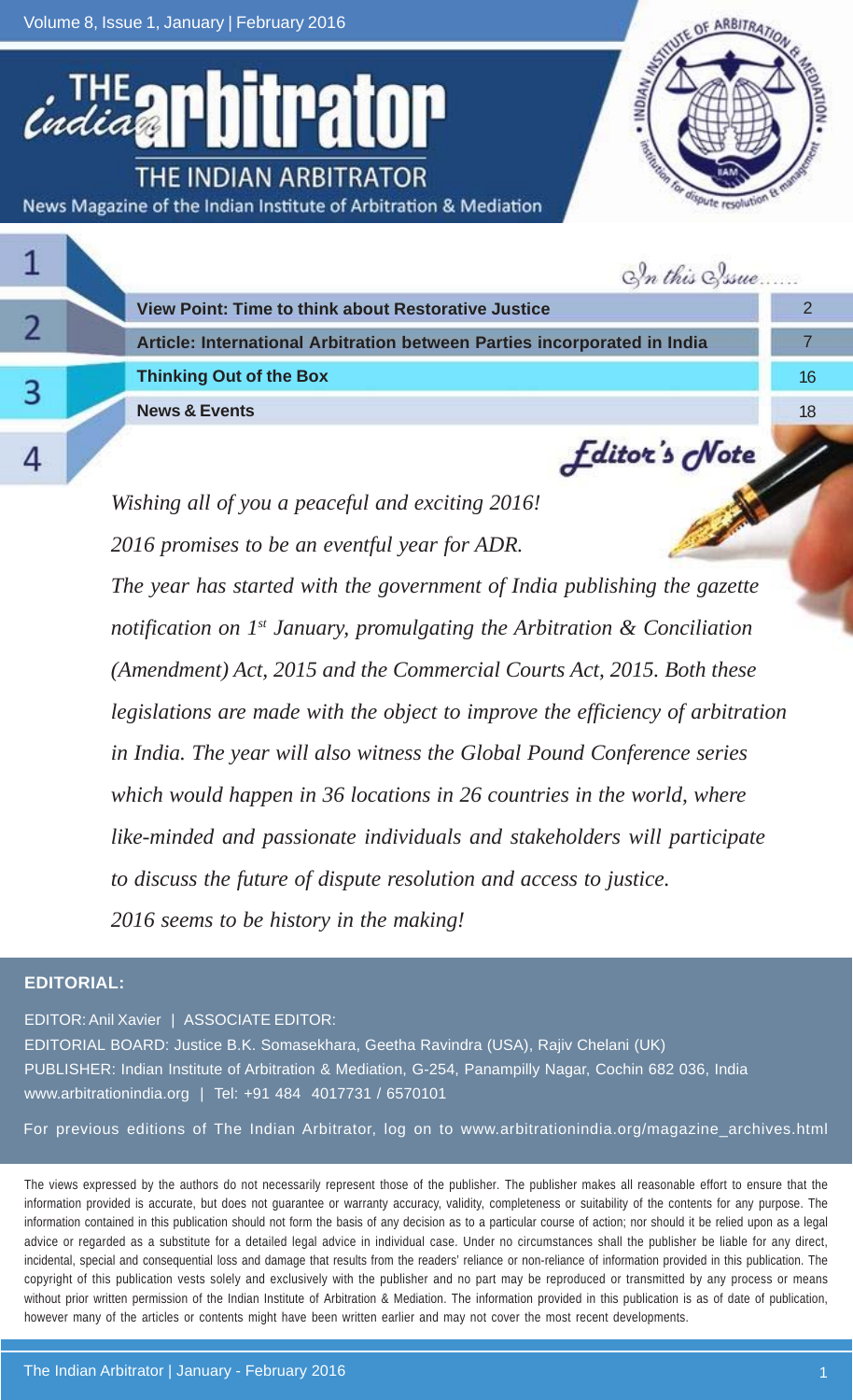## TIME TO THINK ABOUT RESTORATIVE JUSTICE

### ANIL XAVIER

# VIEW POINT

*Time to think about Restorative Justice: Integrating Mediation in Criminal Justice System!*

*Can the question of applicability of mediation and settlements in criminal cases be left to be ambiguous and determined by the personal philosophy of the decision maker? Shouldn't the criminal justice system engrain human right concept within itself to make it more methodical and the outcome more foretelling, so as to have uniform application and standards? The author looks into the current trends in administering mediation in criminal law and the need to integrate mediation to uphold Restorative justice.*

AUTHOR: ANIL XAVIER IS THE PRESIDENT OF IIAM AND THE VICE PRESIDENT OF THE INDIA INTERNATIONAL ADR ASSOCIATION. HE IS A LAWYER AND AN IMI CERTIFIED MEDIATOR.

**S**ome of the recent events and judgments of some High Courts and the Supreme Court of India on the question of settlement in some heinous crimes and inflicting strict sentences in some others have created a furore among the legal fraternity and civil society.

The execution of Mumbai blasts convict Yakub Memon has sparked a debate over death penalty, some calling for a ban based on human rights ground and some in favour of retaining it as a deterrent against ghastly crimes.

Even though the United Nations General Assembly had adopted in 2007, 2008, 2010, 2012 and 2014, non-binding resolutions calling for a global moratorium on executions, with a view to eventual abolition of death penalty, the four most populous countries in the world, where over 60% of the world's population live, such as India, China, the United States and Indonesia continues to apply the death penalty.

Civil rights organizations have started to place increasing emphasis on the concept of human rights of offenders and an abolition of the death penalty.

When we complain about human rights of offenders and about putting their fate on the individualistic approach of the concerned judges, who award death penalty, we also hear objections when attempts are made by judges to settle matters between the offender and the victim in criminal cases. I am reminded about the 12<sup>th</sup>century Jewish legal scholar, Moses Maimonides, who said that executing an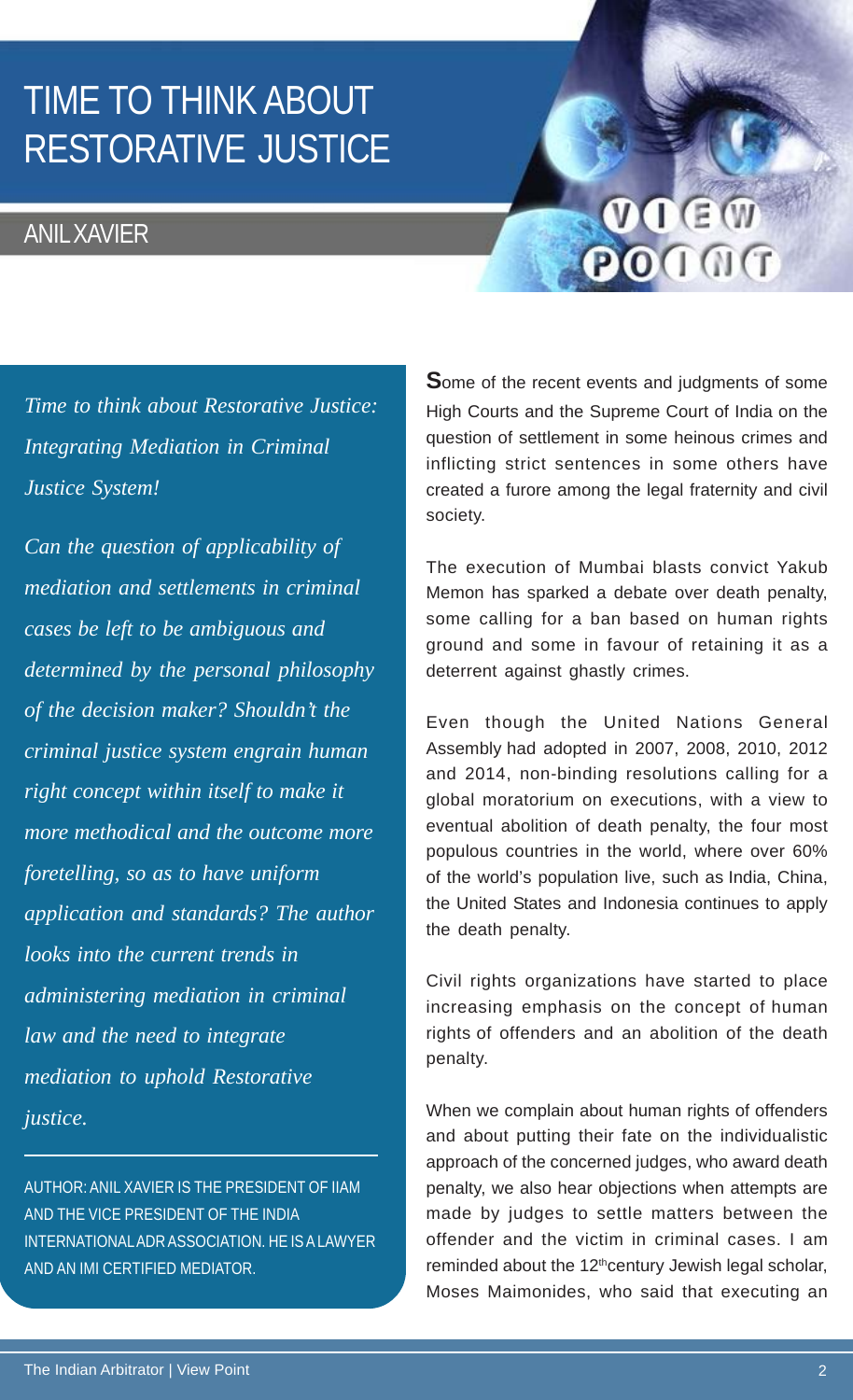accused criminal on anything less than absolute certainty would lead to a slippery slope of decreasing burdens of proof, until we would be convicting merely "according to the judge's caprice". Maimonides' concern was maintaining popular respect for law, and he saw errors of commission as much more threatening than errors of omission. How do we bring in consistency to these decisions without leaving it to the discretion of individual judges?

On 24<sup>th</sup> June 2015, an order came from the Madras High Court, where the Judge while hearing a bail appeal of a man convicted of raping a young girl, agreed to the bail request on condition that the man try "mediation" with the victim. The judge observed, "The case before us is a fit case for attempting compromise between the parties...he [the rapist] should be enabled to participate in the deliberations as a free man and vent his feelings, open his mind and moorings". The logic behind this "reference to mediation" seems to be that an unwed mother and her child are "lepers" in Indian society and they are better off enjoying the "respectable" status of a married woman, even if the husband is her rapist. The Judge further added that in another similar case "mediation was proceeding towards a happy conclusion". In other words, wedding bells were ringing. This order provoked widespread protests mainly on the ground that there cannot be a compromise or settlement as it would be against the honour of the victim which matters the most.

On 1<sup>st</sup> July 2015, a judgment came from the Supreme Court of India in an appeal relating to a rape case involving a minor in Madhya Pradesh, where the court held that mediation should not be encouraged in cases of rape or attempted rape. The court held, "Dignity of a woman is a part of her non-perishable and immortal self and no one should ever think of painting it in clay. There cannot be a compromise or settlement as it would be against her honour which matters the most".The Court ruled that courts should not fall for the subterfuge of a rapist to corner the traumatised victim into a compromise, or even worse, enter into wedlock with him.

Based on the judgment of the Supreme Court, the Judge of the Madras High Court recalled the order of mediation on  $11<sup>th</sup>$  July 2015 and cancelled the interim bail granted to the convict.

## INTERESTED TO CONTRIBUTE ARTICLES ?

We would like to have your contributions. Articles should be in English. Please take care that quotations, references and footnotes are accurate and complete. Submissions may be made to the Journals Division, Indian Institute of Arbitration & Mediation, G-254, Panampilly Nagar, Cochin - 682 036 or editor@arbitrationindia.com.

Publication of the Article will be the discretion of IIAM and submissions made indicates that the author consents, in the event of publication, to automatically transfer this one time use to publish the copyrighted material to the publisher of the IIAM Journal.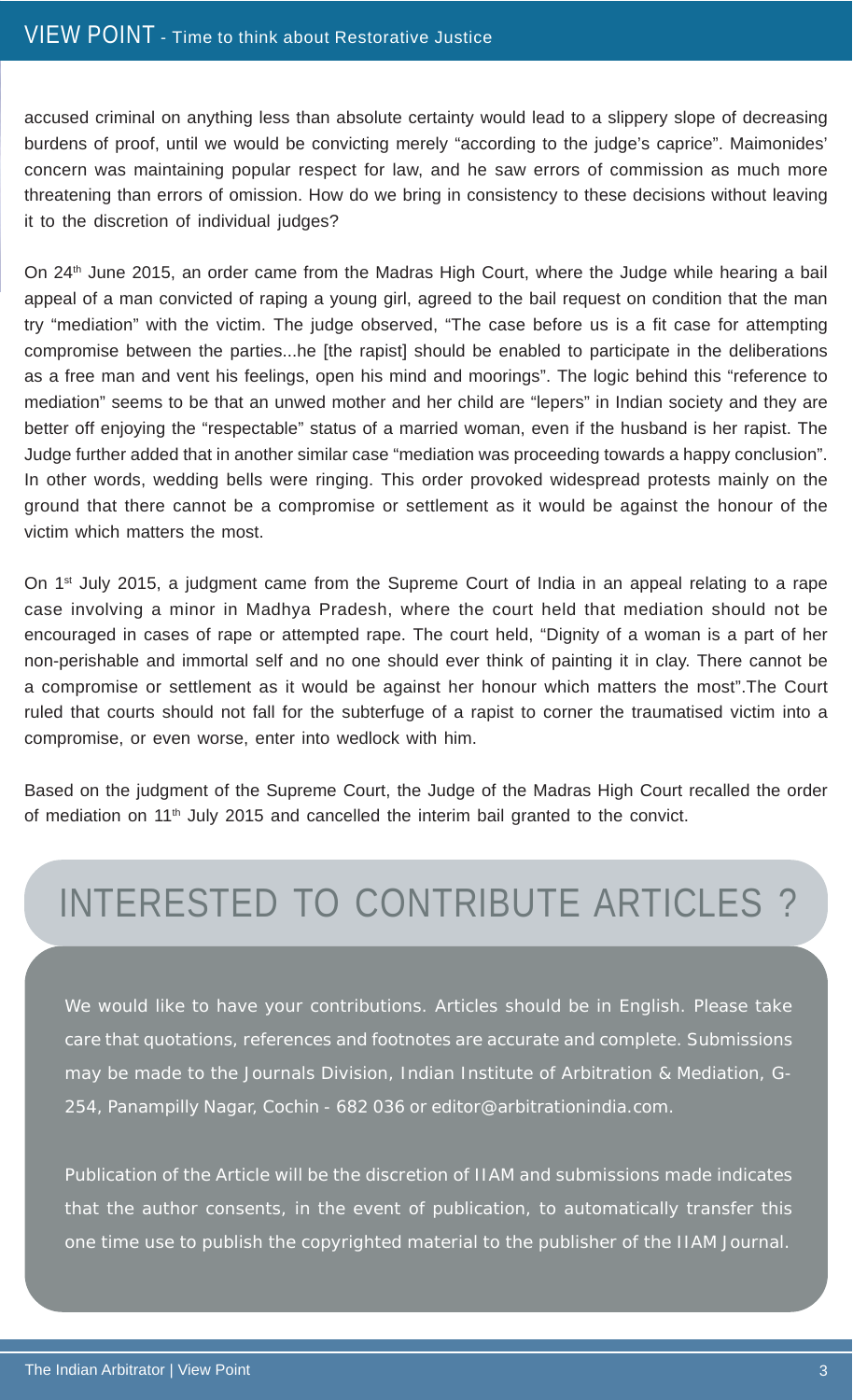On 21<sup>st</sup> July 2015, the Delhi High Court passed another judgment, while dealing with a Revision Petition against the order of discharge passed by a Sessions Judge in a case where the accused was chargesheeted for an offence of rape and sexual assault under the Protection of Children from Sexual Offences Act 2012. The Judge of the High Court set the accused free of all the offences alleged, holding that the victim was married to the accused and voluntarily consented to the sexual intercourse.

The Madras and Delhi High Courts considered the option of mediation or compromise in a noncompoundable criminal offence like rape and the Supreme Court on the other hand clearly closed the option of mediation in such a case.

In the Madras case, while the mediation option was put forward by the accused/offender, the Judge did not seek the consent or even the opinion of the victim for such a process. The Judge decided that it was for her "benefit" that she participates in mediation. In fact when the press approached the girl, she expressed incredulity and dismay. It is reported that she said, "It is unfair of the judge to do this to me. How can he do this without seeking my opinion? The rapist only wants to get out of jail, which is why he agreed to mediation. Can the judge guarantee my safety if he is in this area, or my daughter's safety? I am being forced to suffer again".

In fact the Judge has said that the accused should be enabled to participate in the deliberations as a free man and vent his feelings, open his mind and moorings and therefore enlarged him on bail to participate in the mediation process. This is an important observation, but unfortunately used in the opposite proposition. This option of venting one's feelings, opening one's mind and moorings has to be afforded to the victim first and not to the offender.

There were severe criticisms on the orders of the Madras and Delhi High Courts stating that the human rights of the victims were not considered. There were also disapprovals when the Supreme Court held that any kind of liberal approach or a thought of mediation in a crime like this thoroughly and completely sans legal permissibility. The same uproar came when the death sentence was awarded to the accused in the Mumbai blasts, stating that it is a human right violation.

Can the question of human rights and fate of persons based on human rights be left so ambiguous and determined by the personal philosophy of the decision maker? Shouldn't the criminal justice system engrain human right concept within itself to make it more methodical and the outcome more foretelling?

We need to understand that a crime is not just the violation of the law, but also the violation of people and relationships. This violation creates an obligation rather than a guilt and justice, in its true sense. This could be resolved ideally only when there is involvement of all the stakeholders of a crime, i.e., the victims, the offenders and the community members, in an effort to put things right. The central focus is, not on the offenders getting what they deserve, but on attending to the needs of the victim and offender, for repairing the injury caused in the best possible manner.

In our criminal justice delivery system, do we consider the feelings, fate or opinion of the victim?

Justice is a nebulous concept. Aristotle divided justice into two main parts: distributive justice – the sharing of social benefits and burdens – and corrective justice – the rectification of injustice. Jeremy Bentham, the British philosopher and jurist also dichotomised justice, considering procedural justice –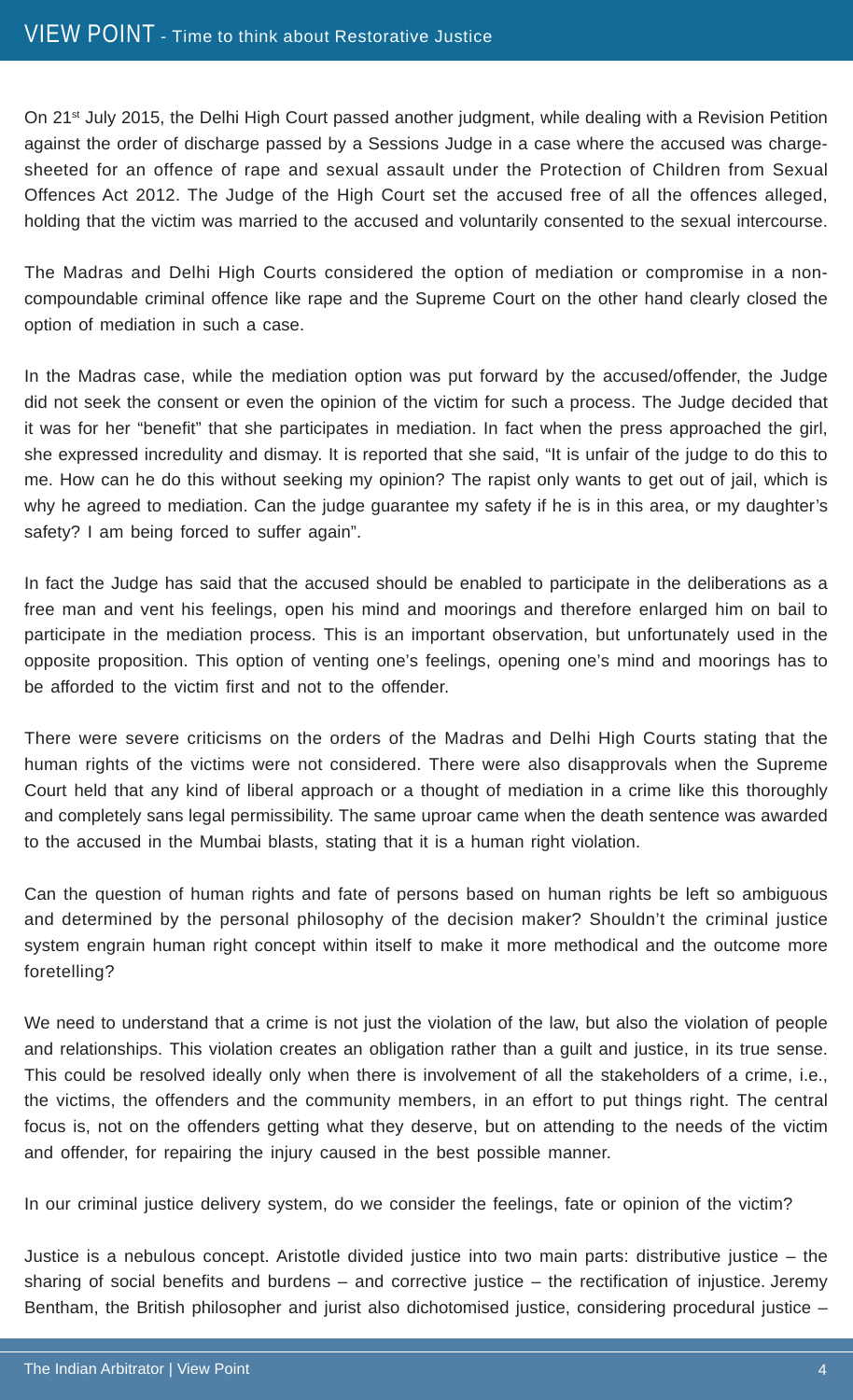fairness in processes – and substantive justice – fairness in rights and obligations. Taking these approaches together, we need to have a legal system which allows parties to fairness in process and rectification of injustice. We need to consider related emotions of the parties like hurt feelings, trauma, dignity, social reputation etc.

Our traditional criminal justice system is a system of retributive justice – a system of institutionalized vengeance. The system is based on the belief that justice is accomplished by assigning blame and administering pain, where it is believed that "justice equals punishment". But in the recent years, a relevant question is being asked – "justice for whom?" In many cases we find that the punishment often leaves the victim unsatisfied and also fails to address the other important needs of the victim, such as, consolation for their loss, easing their trauma or mending their wounds. Restorative justice programs are based on the belief that parties to a conflict ought to be actively involved in resolving it and mitigating its negative consequences. Restorative justice gives as much importance to the process as to the outcome.

Restorative justice is the new way of looking at criminal justice that focuses on repairing the harm done to people and relationships rather than punishing offenders. Restorative justice is about the idea that "because crime hurts, justice should heal". These programs can also be used to reduce the burden on the criminal justice system, to divert cases out of the system and to provide the system with a range of constructive sanctions.

The efficacy of mediation in resolving civil, family and commercial disputes and its acceptability worldwide had encouraged our Parliament and Judiciary to embrace mediation for resolving pending court cases and courts all over India has supported mediation programs in civil cases and started referring matters to mediation for early resolution and also for bringing down court dockets and pendency. The overwhelming effect of this may have prompted some of our courts to refer criminal cases also to mediation.



### **BECOME A MEMBER OF IIAM**

Empower yourself with the techniques of Alternative Dispute Resolution. Apart from being elected to the Governing Council, also become part of Expert Committees and Users Committees to give expert advice / opinions to the Governing Council on the improvement of ADR in India.

Your association will provide the necessary inspiration for the endeavours of IIAM.

Choose from the different category of memberships. For details. see: www.arbitrationindia.com/membership.html or mail to dir@arbitrationindia.com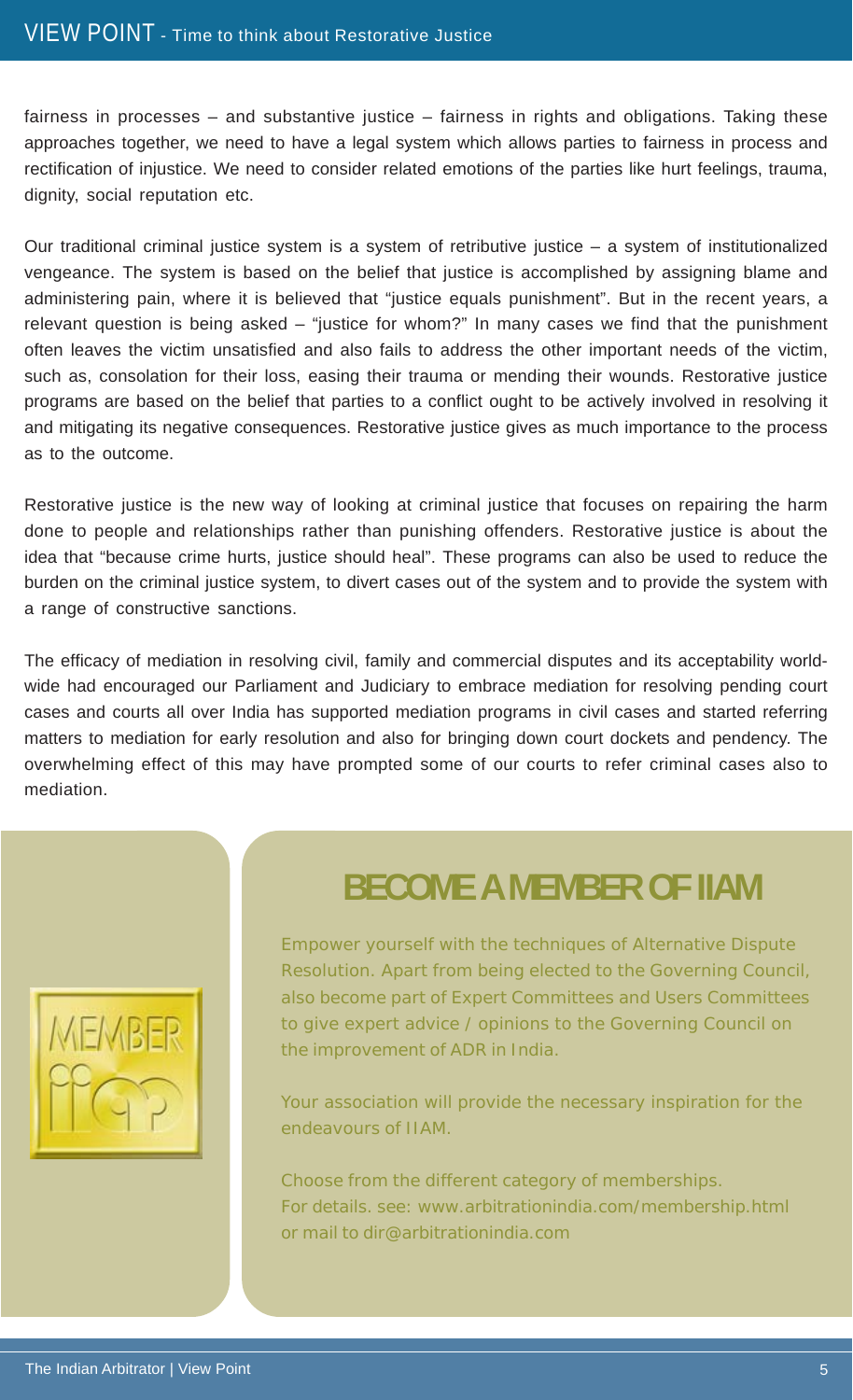We need to understand that mediation in civil, family and commercial disputes are basically issues where only the rights of the parties involved in the disputes are affected. The society is not concerned with the outcome of such disputes. Settlement of non-compoundable criminal cases, especially in heinous crimes and sexual offences, settlement is a controversial topic. Victim-offender mediation programs are among the earliest restorative justice initiatives. But this cannot be left to the discretion of individual judges' social philosophies and to the calibre of mediators who are trained to resolve just civil or family matters. There are a number of crucial steps that contribute to the effective implementation and sustainability of restorative justice initiatives. They include a formal legislation, scheduled leadership and organization. Victim-sensitive training should also be offered to mediators and criminal justice and other practitioners involved in restorative justice programs, to handle sensitive and complex cases.

A developed or culturally matured society should have this option for resolving criminal offences through restorative justice programs. Right now we find that when parties settle criminal matters outside court, the law compels them to tell lies or file false statements in court to wriggle out of criminal trials. We have seen in umpteen numbers of criminal cases where the victims or de-facto complainants turn hostile and speak against the prosecution case. They are left with no choice of telling the truth because that would upset the settlement and again wreck the relationship. The index of a developed community should necessarily have laws that would encourage people to speak truth without fear and uphold their dignity and integrity and not compelling them to speak falsehood to attain justice. Similarly in the absence of statutory requirements, it may be difficult for a restorative justice program to insert itself into the daily routine of the criminal justice system. Legislation may be useful in providing the impetus for a more frequent use of the restorative justice process. It can also be used to promote predictability and certainty in the use of the restorative process as well as to establish all of the necessary legal safeguards.

Even though the Basic Principles on the Use of Restorative Justice Programs in Criminal Matters was adopted in 2002 by the United Nations Economic and Social Council, whereby encouraging Member States to adopt and standardize restorative justice measures in the context of their legal systems, we have not taken any steps toward this concept. Report of Justice V.S. Malimath Committee on Reforms of Criminal Justice System submitted in 2003 also hoped that that victims must be protected and justice must be done to them and eventually the system will have to lean towards more restorative justice. The Committee stated that an important object of the Criminal Justice System is to ensure justice to the victims. The considered view of the Committee was that criminal justice administration will assume a new direction towards better and quicker justice once the rights of victims are recognized by law and restitution for loss of life, limb and property are provided for in the system. But nothing has been done so far.

I think we should use the on-going discussions about human rights of offenders, mediations in criminal cases like rape cases or other heinous crimes, as an opportunity to have a larger debate on reforms in the criminal justice system of the country, making a better system to address the needs of the victims.

Brain Teaser (Answer): The stumbling block is the number of artisans. One hundred is just too many to handle. But it can be found. Take one toy from A, two from B... hundred from the last artisan. The total weight should have been  $(1 + 2 + 3)$  .... 100) x 10 grams. If one gram is short, the first artisan is the culprit. If fifty grams are short, the fiftieth artisan is the thief. Now you know the culprit.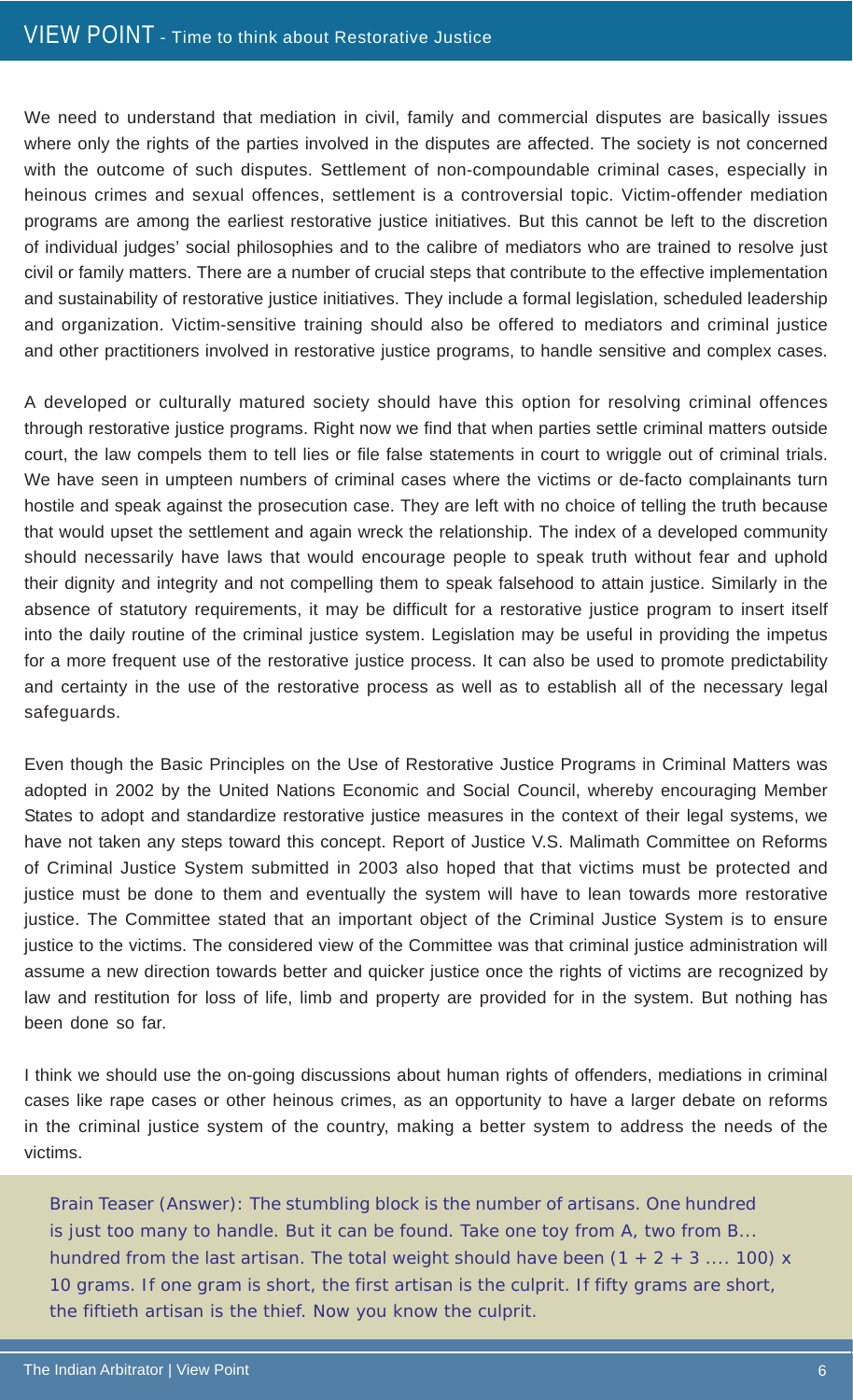## INTERNATIONAL ARBITRATION BETWEEN PARTIES INCORPORATED IN INDIA

#### SHASHANK PATHAK & ARJIT OSWAL

*International Arbitration between Parties Incorporated in India: Exigency of Pedantic Approach in Law*

*Can two Indian parties agree to submit themselves to be governed by the laws of any other jurisdiction? Whether the fact that both the companies which are parties to the arbitration agreement, if incorporated in India, is conclusive that the arbitration between them is domestic arbitration and cannot be an international arbitration under any circumstances? The authors discuss this moot point, which is key to have an impact on the transaction between a purely domestic company, incorporated under the Indian laws and a subsidiary of a foreign parent company, incorporated in India.*

AUTHORS: SHASHANK PATHAK IS A STUDENT AT NATIONAL LAW UNIVERSITY AND JUDICIAL ACADEMY, ASSAM AND ARJIT OSWAL IS A STUDENT OF NATIONAL LAW INSTITUTE UNIVERSITY, BHOPAL.

**R**ecently, Delhi High Court in the case of *Delhi Airport Metro Express Pvt. Ltd.* v. *CAF India Pvt.* Ltd. & Anr.<sup>1</sup> was called upon to rule on the above proposition.

Article

Reliance Industries Limited ("Reliance") and Construcciones Y Auxiliar De Ferrocarriles, SA (CYADF SA) formed a consortium to bid for a tender issued by the Delhi Metro Rail Corporation ("DMRC") for the purposes of operating the Delhi Airport Metro Express Line ("The Project"). The consortium was ultimately successful in the bidding process and was awarded the project on 21 January, 2008. Thereafter, as per the bidding rules, Delhi Airport Metro Express Pvt. Ltd. ("DAMEPL") was incorporated with Reliance holding 95% and CYADF SA holding remaining 5% as a Special Purpose Vehicle.

#### **Agreements between Parties**

Pursuant to the award of Project, following agreements were entered into by and between the parties. It is important to note the respective parties to the agreements entered.

#### Concession Agreement

On 25<sup>th</sup> August, 2008, a Concession Agreement was signed between the DAMEPL and DMRC for implementing the Project.

#### Rolling Stock Supply Contract

**(Footnotes)**

<sup>1</sup> *Delhi Airport Metro Express Pvt. Ltd. v. CAF India Pvt. Ltd.* I.A. No. 10776/2014 in CS (OS) 1678/2014,(Decided On: 14.08.2014)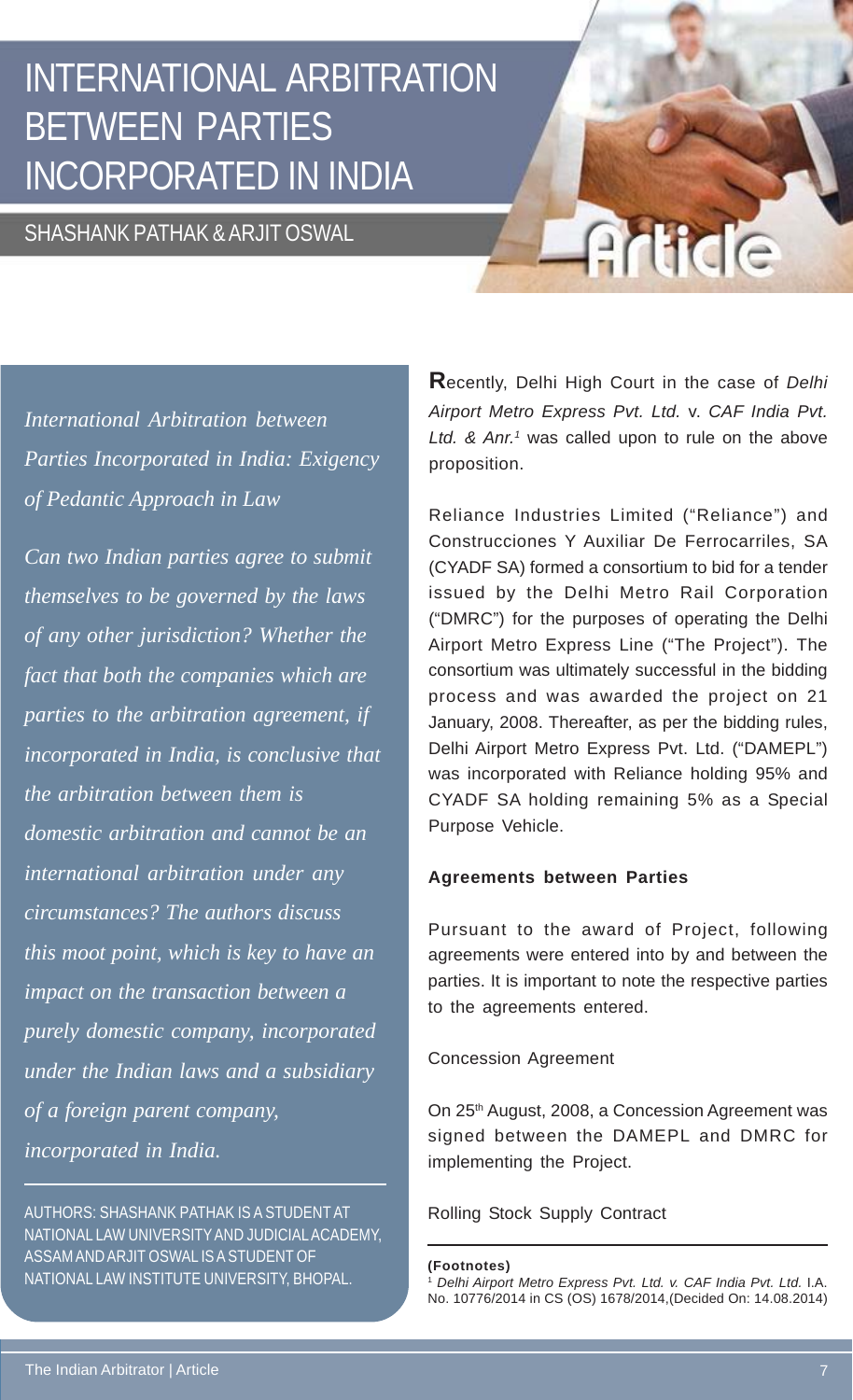Pursuant to the Concession Agreement, DAMEPL and CYADF SA (i.e. an Indian Party and a foreign party) entered into Rolling Stock Supply Contract on 30 June, 2008 ("Supply Contract") for the supply of rolling stock for the Project.

Maintenance Services Agreement

DAMEPL and CYADF SA further entered into a Maintenance Services Agreement on 30 June, 2008 for maintenance of rolling stock.

Assignment Agreement

DAMEPL claimed that *vide* Assignment Agreement, CAF, which was a wholly owned subsidiary of CYADF SA, replaced it for its obligations under the Maintenance Agreement.

It is important to note that CAF was incorporated in India and therefore as per DAMEPL's case, Maintenance Agreement after the Assignment Agreement was between two Indian parties i.e. CAF and DAMELP.

#### **Arbitration Agreement**

The Maintenance Agreement contained an arbitration clause, wherein, DAMEPL and CYADF SA had agreed to first try and resolve their disputes at senior level failing which the disputes were to be resolved by way of arbitration under the rules of International Chamber of Commerce ("ICC"). It was agreed that the arbitration shall take place in London and the language of the arbitration shall be English. Further, parties expressly excluded the application of Part-I of the *Indian Arbitration and Conciliation Act 1996*. The governing law of the contract was agreed to be Indian.

#### **Disputes**

Certain disputes arose between the parties as a result of which DAMEPL terminated the Concession Agreement and handed over the Project to DMRC. Certain disputes also arose under the Maintenance Agreement and the Supply Agreement.

 $O - O$ **STUDENT AUTHORS PROMOTING**  $z \geq \alpha$ – ш 0  $O \nightharpoonup x$ ∼ ⊢ ⊃  $\sim$   $\sim$   $\sim$ 

*With a view to promote and support students in developing the qualities of legal research and presentation, IIAM is providing opportunity to law students to publish original, innovative and thought provoking articles on arbitration, mediation, conciliation, dispute resolution and similar topics and critiques on judgments relating to the same topics. Selected articles will be published in the "Indian Arbitrator". From amongst the submitted articles, every year one student author will receive the "Best Young Author" certificate from IIAM.*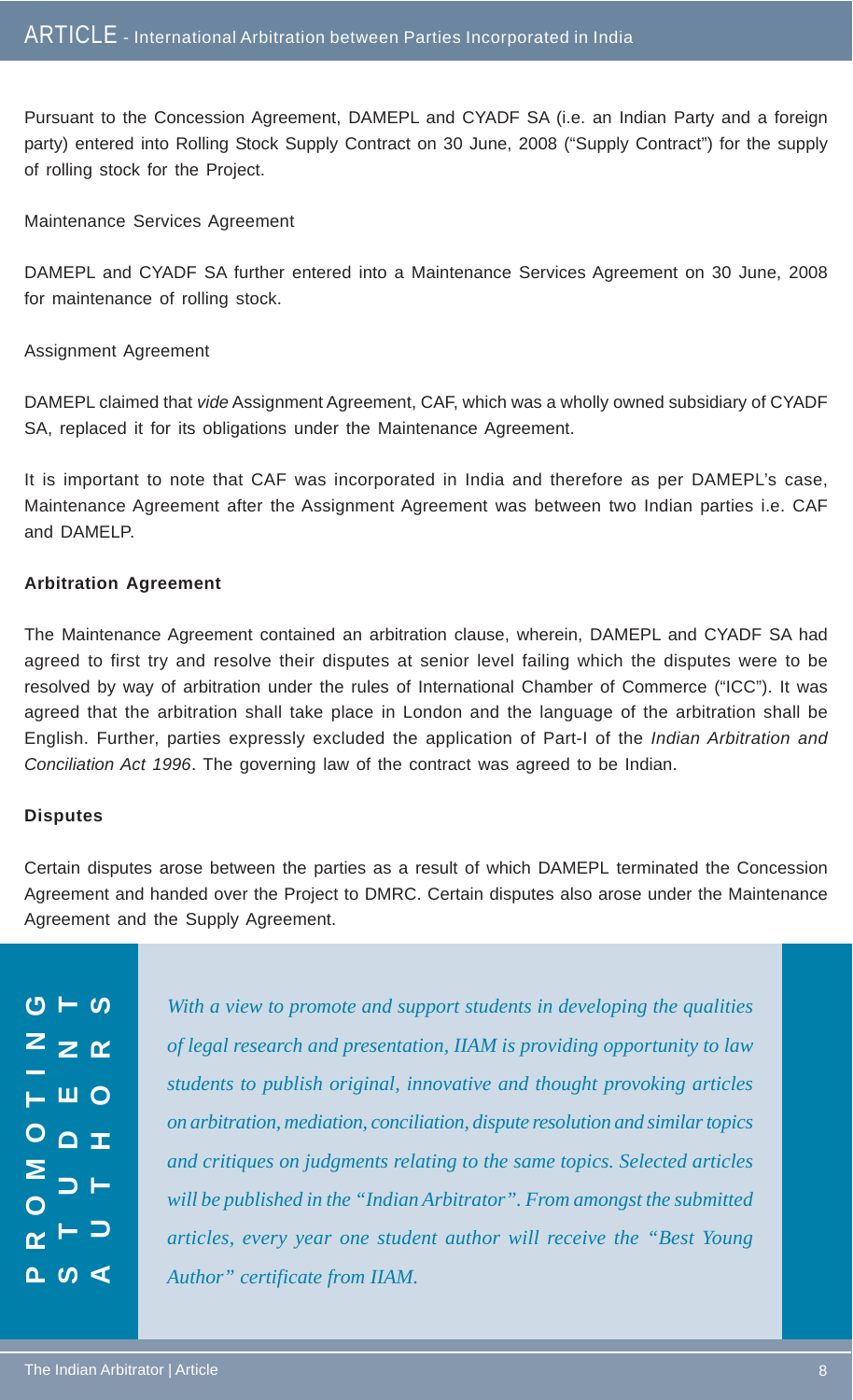#### **Arguments**

Pursuant to the disputes under Maintenance and Supply Agreements, CAF along with CYADF SA invoked arbitration under ICC by filing their request for arbitration under applicable ICC Rules. The said invocation of arbitration was challenged by DAMEPL by way of an anti-arbitration suit in India, wherein, DAMEPL challenged the validity of the arbitration agreement and sought permanent injunction against the on-going arbitration before the ICC.

DAMEPL challenged the arbitration agreement, *inter alia*, on the following grounds that:

• After the novation of Maintenance Agreement between CAF and CYADF SA, the obligation under the Maintenance Agreement was between two Indian parties and therefore, the arbitration was a domestic arbitration.

• Two Indian parties (DAMEPL and CAF) cannot opt out of Indian laws and therefore, could not agree to a foreign seated arbitration.

• Indian parties cannot exclude Part-I of the Arbitration and Conciliation Act, 1996.

The arbitration clause under the Maintenance Agreement was not enforceable and in fact was opposed to public policy of India.

• Arbitration Agreement was unlawful as per Section 23 of the Indian Contract Act<sup>2</sup> and was also violative of Section 28 of the Indian Contract Act.3

On the contrary, the CAF and CYADF SA contended that:

• The Suit was barred as per Section 5 of the Arbitration and Conciliation Act, 1996<sup>4</sup> and also on account of the presence of a binding and valid arbitration clause.

#### **(Footnotes)**

<sup>2</sup> *Section 23, Indian Contract Act, 1872.*

- 23. What considerations and objects are lawful and what not.-
	- The consideration or object of an agreement is lawful, unless-
	- it is forbidden by law; or
	- is of such a nature that, if permitted, it would defeat the provisions of any law; or
	- is fraudulent ; or

involves or implies injury to the person or property of another or ;

- the Court regards it as immoral, or opposed to public policy.
- In each of these cases, the consideration or object of an agreement is said to be unlawful. Every agreement
- of which the object or consideration is unlawful is void.
- <sup>3</sup> *Section 28, Indian Contract Act, 1872.*
	- 28. Agreements in restrain of legal proceedings, void -

#### Exception 2: Saving of contract to refer question that have already arisen – Nor shall this section render illegal any contract in writing, by which two or more persons agree to refer to arbitration any question between them which has already arisen, or affect any provision of any law in force for the time being as to reference to arbitration.

#### <sup>4</sup> *Section 5, Indian Arbitration and Conciliation Act 1996.* 5. Extent of judicial intervention.—Notwithstanding anything contained in any other law for the time being in force, in matters governed by this Part, no judicial authority shall intervene except where so provided in this Part.

<sup>1.</sup> Every agreement, by which any party thereto is restricted absolutely from enforcing his rights under or in respect of any contract, by the usual legal proceedings in the ordinary tribunals, or which limits the time within which he may thus enforce his rights, is void to the extent.

Exception 1: Saving of contract to refer to arbitration dispute that may arise. This section shall not render illegal contract, by which two or more persons agree that any dispute which may arise between them in respect of any subject or class of subject shall be referred to arbitration, and that only and amount awarded in such arbitration shall be recoverable in respect of the dispute so referred.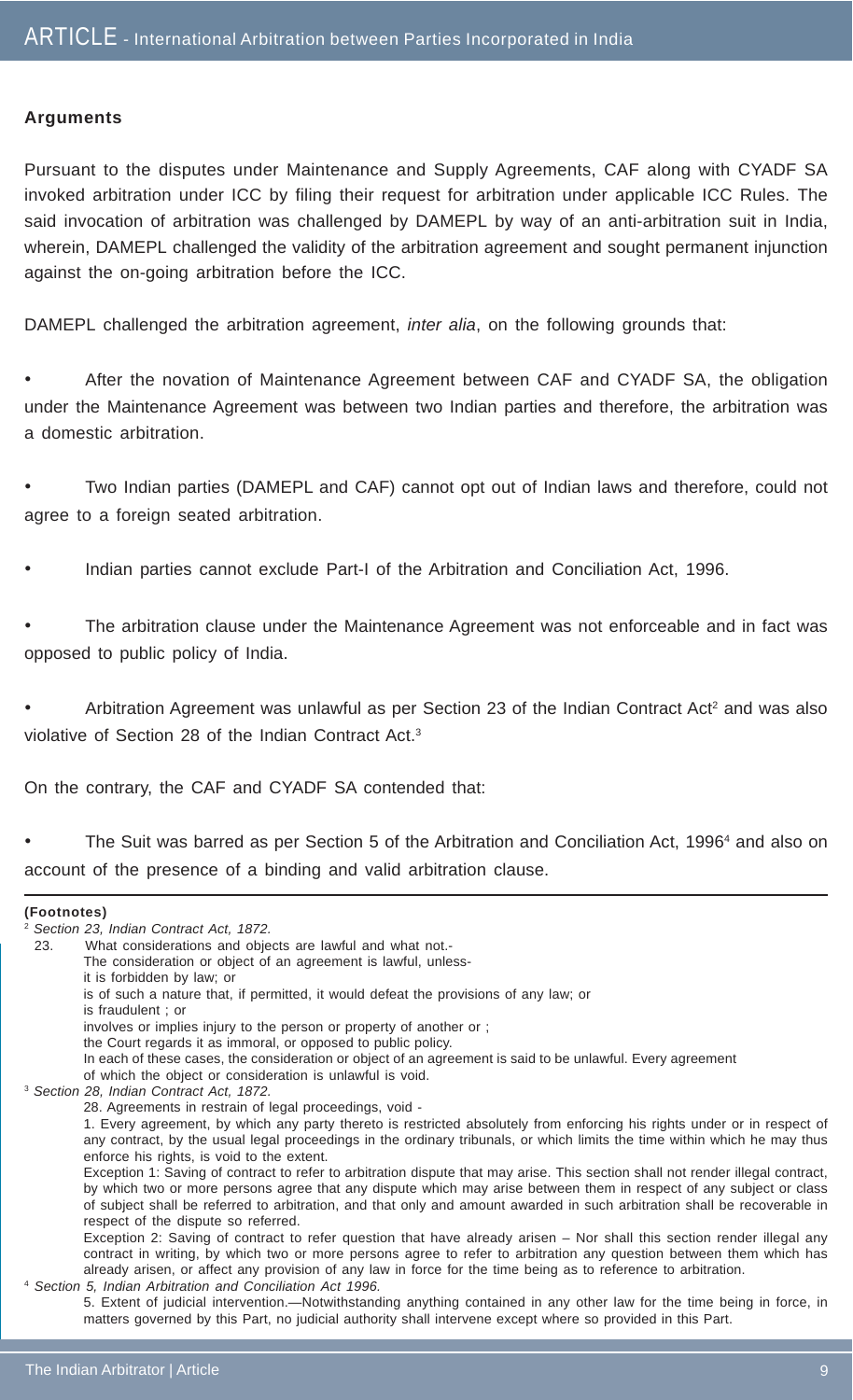• Arbitration Agreement between two Indian parties having seat outside India was valid and not opposed to the Public Policy of India.

The suit was barred under Section 14 (2) of the Specific Relief Act, 1963<sup>5</sup>.

• Arbitration Agreement was not barred by Section 28 of the Indian Contract Act and falls within the exception appended to the said Section.

• Apart for the legal submissions, Assignment Agreement was only supplementary in nature and was to operate under the scope of the Maintenance Agreement. The Assignment did not dilute the responsibility of CYADF SA under the Maintenance Agreement and that there was no novation of Maintenance Agreement due to the Assignment Agreement.

In the petition under Section 9 moved by CYADF SA, DAMEPL submitted to arbitration by averring in its Counter Affidavit that no intervention under Section 9 ought to be made since the arbitral tribunal was seized of the matter.

#### **Decision**

The High Court in order to answer the issues raised by the parties narrowed down the controversy and restricted itself to the issue of change in the scope of Maintenance Agreement after execution of the Assignment Agreement. The Court subjected its answer to the question, whether two Indian parties can agree to a foreign seated arbitration and formulated:

#### **(Footnotes)**

<sup>5</sup> *Section 14 (2) of the Specific Relief Act, 1963.*

(2) Save as provided by the Arbitration Act, 1940, no contract to refer present or future differences to arbitration shall be specifically enforced; but if any person who has made such a contract (other than arbitration agreement to which the provisions of the said Act apply) and has refused to perform it, sues in respect of any subject which he has contracted to refer, the existence of such contract shall bar the suit.

# M PFACE FORUM



IIAM Peace Forum is an opportunity for people from different walks of life to form regional Forums to share ideas and develop strategies for conflict prevention, peacemaking and peace building.

We envision the future in which people will "LIVE AND HELP LIVE".

For details visit www.arbitrationindia.org/peace.html or contact dpm@arbitrationindia.com

Joining the Peace Forum, not only create the sense of fulfilling the social responsibility, but also create a feeling of elation in partnering a long term process of positive social transition in India. It gives a feeling of satisfaction and a meaning to your lives.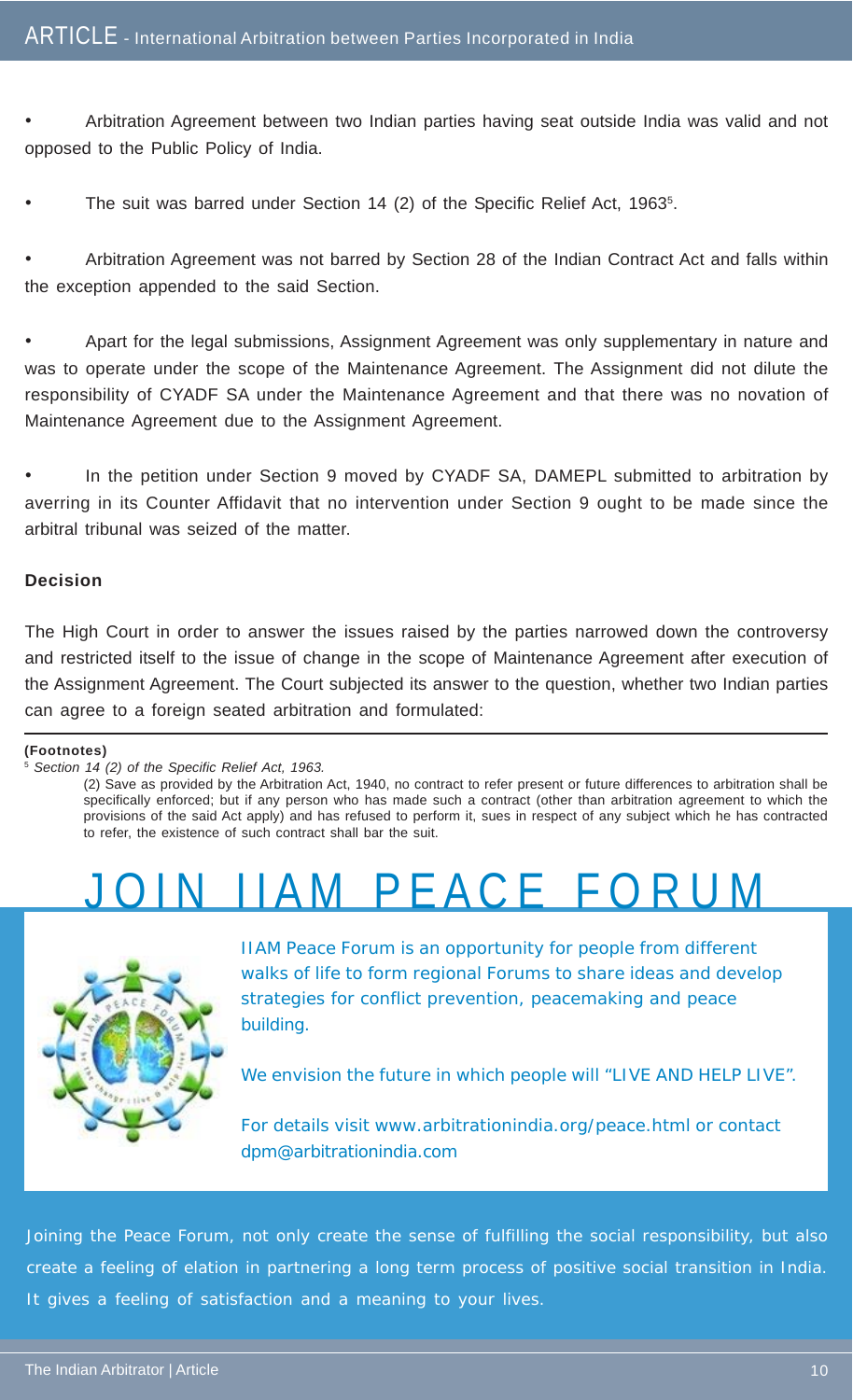*"…whether pursuant to the assignment agreement dated 17th May, 2010, the rights and obligations of the defendant No. 2 which is a Spanish Company are completely discharged under the maintenance agreement and other agreements between the parties so as to say that it has no role to play in the rights and obligations of the parties under agreement and had exit completely from the agreement. If the answer to the said question is in affirmative, then only the case of the plaintiff and grounds stated therein merits further consideration and on the other hand if the answer is in negative, then the case of the plaintiff is not even required to be further considered as the entire premise of the suit may fail."*<sup>6</sup>

Upon examination of the relevant clauses of the Maintenance Agreement and Assignment Agreement, the Court concluded that rights and obligations of CYADF SA were not yet completely discharged under the Maintenance Agreement and it continued to remain one of the participants having obligations to perform under the Maintenance Agreement. The Court therefore concluded that there was no novation of contract due to Assignment Agreement and it cannot be said that after execution of Assignment Agreement, the Maintenance Agreement was between two Indian parties i.e. DAMEPL and CAF. Since CYADF SA continued to be liable or accountable under the Maintenance Agreement, the arbitration agreement thereunder remained to be between a body corporate incorporated outside India and an Indian company i.e., CYADF SA and DAMEPL respectively and therefore, was an international commercial agreement.

The Court went a step ahead and observed that arbitration clause would not come to an end merely because there was exchange of the performances or obligations from one hand to another. The Court therefore, clarified that the parties should continue with the ICC arbitration invoked by CAF and CYADF SA.

#### **Analysis**

The present case becomes pertinent because of the intimation of grey area in the law it hints at. The Judgement provides that rights and obligations of CYADF SA were not completely discharged under the Maintenance Agreement and arbitration remained to be international in nature. The Court by relying on the express provisions under the Maintenance Agreement<sup>7</sup> relating to the obligations of parties did not find it difficult to conclude that CYADF SA was not completely ousted of its obligations under the Supply Agreement.

However, in cases where the transaction is between a company which is purely a domestic company, incorporated under the Indian laws and a subsidiary of a foreign parent company, also incorporated in India, the absence of express provisions and precedents, as in the instant case, could give rise to further questions like:

1. Whether the fact that both the companies which are parties to the arbitration agreement, if incorporated in India, is conclusive that the arbitration between them is domestic arbitration and cannot be an international arbitration under any circumstances?

**<sup>(</sup>Footnotes)**

<sup>6</sup> *Delhi Airport Metro Express Pvt. Ltd. v. CAF India Pvt. Ltd.* I.A. No. 10776/2014 in CS (OS) 1678/2014, Para 35.

<sup>7</sup> Article 2, Article 6 and Article 8 of the Maintenance Agreement, dated 3rd June, 2008 between Construcciones Y Auxiliar De Ferrocarriles SA (CAF) and Delhi Metro Express Limited (DMEL).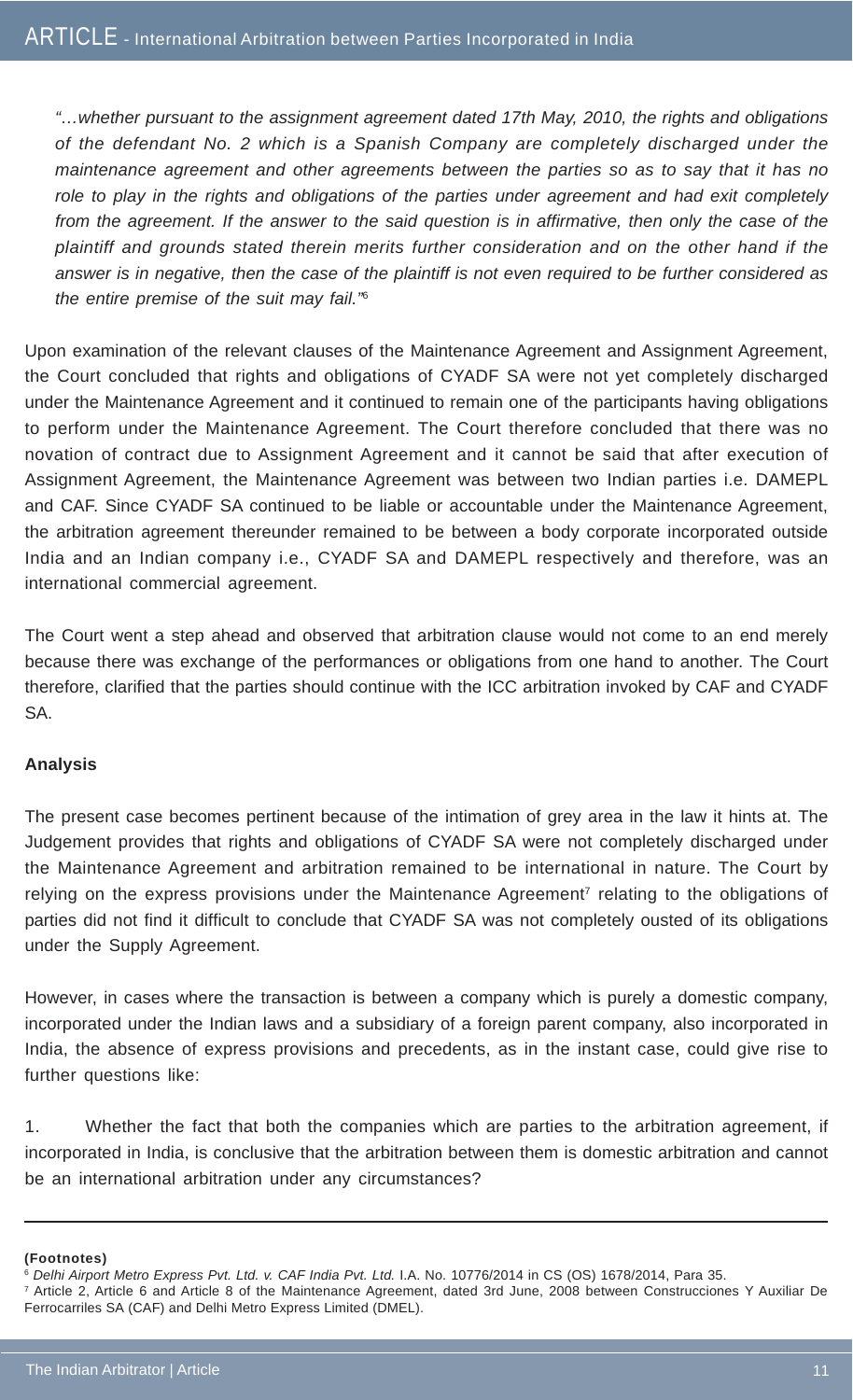- 2. Whether factors like control, day to day involvement and common management should be taken into consideration while adjudicating nature of arbitration between a purely domestic party and a subsidiary of a foreign parent company incorporated under laws of India? Or to put it simply should the veil be lifted to determine the nationality of parties?
- 3. If question 2 is answered in affirmative, what should be the test to determine the extent of control or management which shall be required to bring the dispute in the realm of international commercial arbitration?

Answers to above questions, either which way, are likely to have an impact on the transaction between a purely domestic company, incorporated under the Indian laws and a subsidiary of a foreign parent company, incorporated in India.

If the first question is answered in affirmative, by holding that the bare fact of the dispute between two companies incorporated in India will always be a domestic arbitration, as has been observed in the *TDM Infrastructure Private Limited v. UE Development India Private Limited*8*,* would compel the subsidiaries of the foreign parent companies, incorporated in India to either approach Indian courts and/or to have their disputes resolved by recourse to domestic arbitration in India. They would not be allowed to choose a neutral venue for adjudication of their disputes with a purely Indian company, since the same may be opposed to public policy of India. The sequitur would be that the seat of arbitration between two companies incorporated in India always has to be India and such parties cannot agree to a foreign seated arbitration.

#### **(Footnotes)**

<sup>8</sup> *TDM Infrastructure Private Limited v. UE Development India Private Limited,* (2008)14 SCC 271(Decided On:14.05.2008). *"15. Determination of nationality of the parties plays a crucial role in the matter of appointment of an arbitrator. A company incorporated in India can only have Indian nationality for the purpose of the Act. It cannot be said that a company incorporated in India does not have an Indian nationality. Hence, where both parties have Indian nationalities, then the arbitration between such parties cannot be said to be an international commercial arbitration."*



Are you interested to open IIAM COMMUNITY MEDIATION CLINICS?

Indian Institute of Arbitration & Mediation welcomes you to take part

in an exiting attempt of social transition to make our world a safe,

sustainable, peaceful and prosperous place to live.

Make an important contribution by adopting or supporting Community Mediation Clinics.

**For details visit www.communitymediation.in**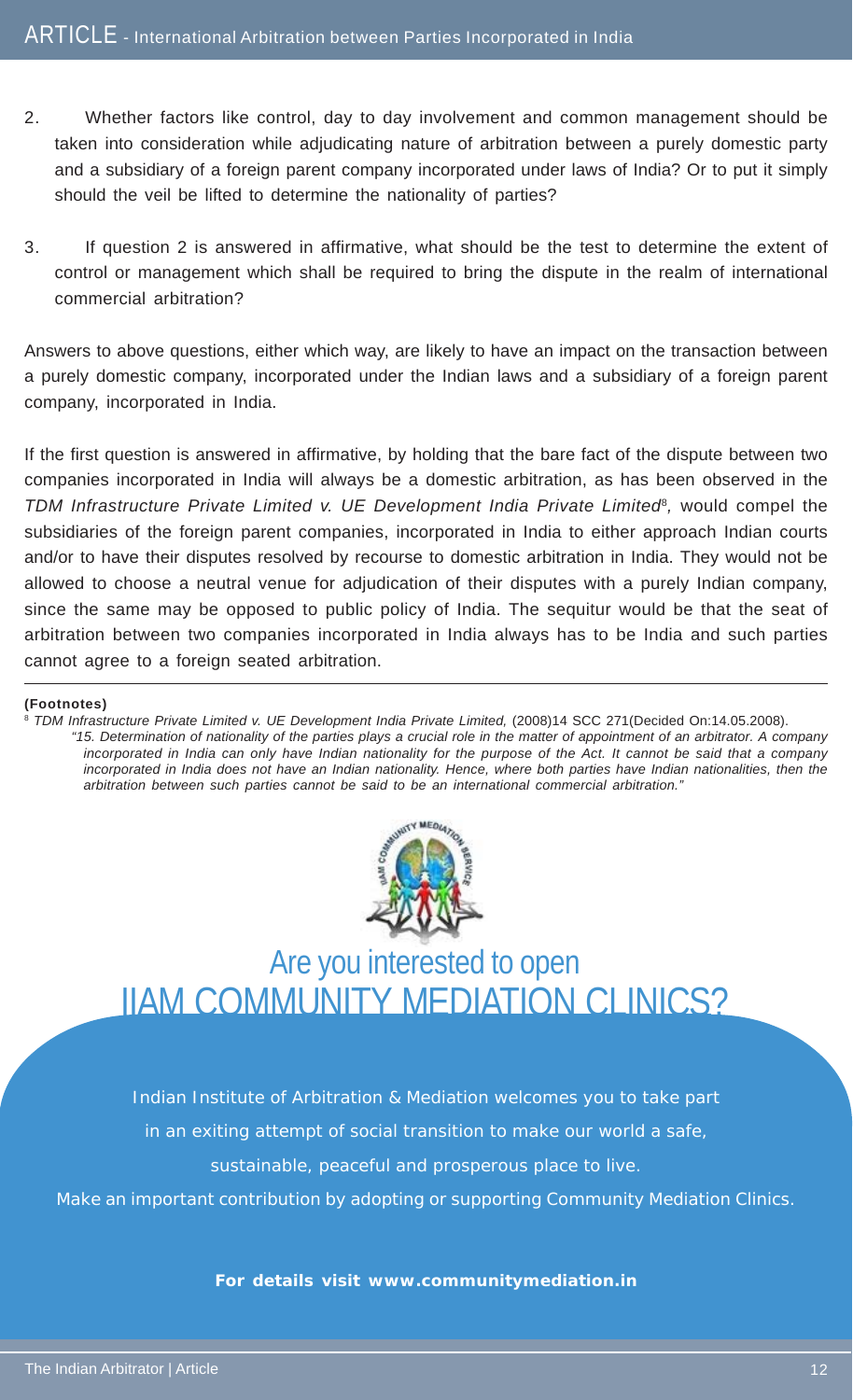On the contrary if the first question is answered in negative and international arbitration is allowed between domestically incorporated parties, it would put the concept of party on a higher pedestal than the concept of public policy of India. The acceptance of parties' choice to choose laws of other jurisdiction is essentially an endorsement of the principle of party autonomy wherein, parties are given the freedom to choose an arguably faster and lesser expensive mode of dispute resolution. However, in such cases parties run a risk of enforcement and seeking interim measures. In such a situation if by probable means like, showing transaction with foreign company, arbitration is labelled as 'international commercial arbitration' then according to the recommendations of *Justice Shah Committee Report,* Section 9 would be applicable to such scenarios, though it is, as of now only a recommendation, yet to become law<sup>9</sup>. Committee has done so for resolving the conflict of jurisdiction that would arise in cases where interim measures are sought in India in case of arbitrations seated outside India.10

The law in India seems to be that only if an Indian company is in a transaction with a foreign company, can it opt out of Indian laws. In other words, two Indian companies cannot opt out the laws of India that will continue to govern them. Any agreement to exclude the applicability of Indian laws shall be opposed to public policy. In this regard, the Supreme Court has recently reflected over the scope and applicability of ground of 'public policy' and laid down that such defence shall be construed narrowly in international arbitrations and more importantly, at the stage when enforcement of arbitral award is sought.11 On the other hand, the acceptance of party autonomy over public policy argument in other jurisdiction may be viewed as a compromise of Courts' jurisdiction and dominion over its nationals.

If the second question is answered in affirmative, which implies that the first question is answered in negative, than in such a case, the Court may be required to do a lot of fact finding and see through the actual nature of transactions. Also it may allow path for the provision to be misused. For example, it may so happen that in a transaction between domestic companies, incorporated in India and a subsidiary of a foreign parent company, incorporated in India, the latter in order to bypass the otherwise mandatory laws of India may contend that it is actually controlled by the Parent Company. Such an argument may not only make the matter complicated but will also be time consuming to determine the proper mode of adjudication of dispute.

In view of the judgment in *Chloro Control India Pvt. Ltd. v. Severn Trent Water Purification Inc.*12 the Supreme Court has*, inter alia*, held that in an international commercial arbitration, parties which are claiming "through and under" the party signatory to arbitration agreement, can be referred to arbitration even if they have not signed and/or are not a party to the arbitration agreement. Therefore, it will be

#### **(Footnotes)**

9 The Law Commission Report was subsequently accepted and the Arbitration & Conciliation (Amendment) Act, 2015 has come into effect w.e.f 24 October 2015 (Inserted by the Editor)

10 Report 246, Justice Shah Report on Arbitration, P. 38

<sup>12</sup> *Chloro Control India Pvt. Ltd. v. Severn Trent Water Purification Inc.* (2013) 1 SCC 641.

*"143. May be all the parties to the lis are not signatory to all the agreements in question, but still they would be covered under the expression "claiming through or under" the parties to the agreement. The interests of these companies are not adverse to the interest of the principal company and/or the joint venture company. On the contrary, they derive their basic interest and enforceability from the mother agreement and performance of all the other agreements by respective parties had to fall in line with the contents of the principal agreement. In view of the settled position of law that we have indicated above, we will have no hesitation in holding that these companies claim their interest and invoke the terms of the agreement or defend the action in the capacity of a "party claiming through or under" the parties to the agreement."*

Recommended Amendment to Section 2

<sup>&</sup>quot;In the case of an international commercial arbitration, the High Court exercising jurisdiction over the principal Civil Court of original jurisdiction in a district, and includes the High Court in exercise of its ordinary original civil jurisdiction, having jurisdiction to decide the questions forming the subject matter of the arbitration if the same had been the subject-matter of a suit, but does not include any Court of a grade inferior to such High Court, or in cases involving grant of interim measures in respect of arbitrations outside India, the High Court exercising jurisdiction over the court having jurisdiction to grant such measures as per the laws of India, and includes the High Court in exercise of its ordinary original civil jurisdiction." 11 Shri Lal Mahal Ltd. Vs Progetto Grano Spa. Civil Appeal No. 5085 of 2013.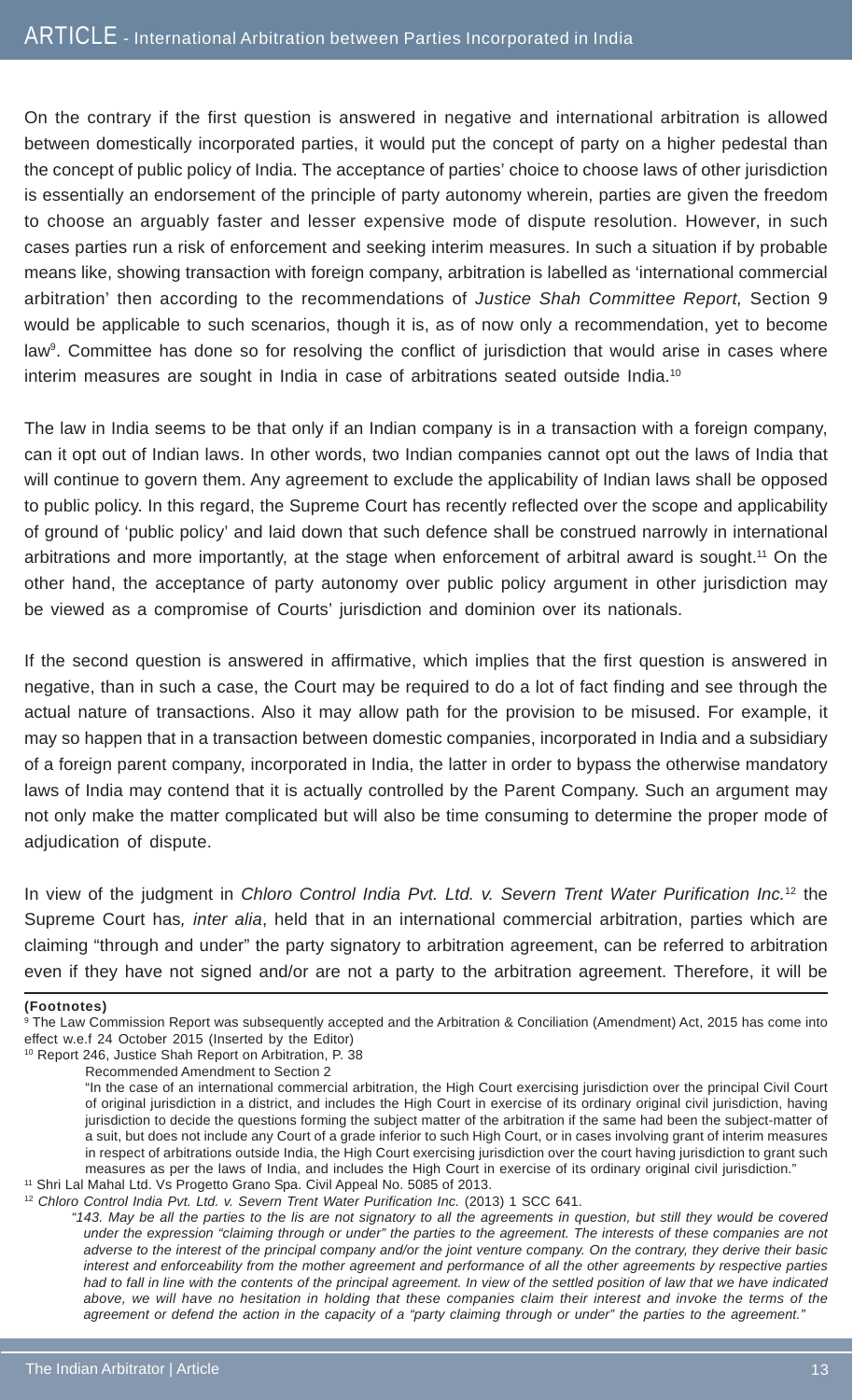open for the Indian subsidiary of a foreign company to plead nexus with the foreign company in order to give the dispute an international flavour.

So far as domestic arbitrations are concerned, the law as laid down in *Sukanya Holding* judgment<sup>13</sup> still holds good as the same has not been overruled yet.<sup>14</sup> Therefore, in cases where there are multiple parties involved in a given transaction and not all of them are signatories to the dispute resolution clause, only a suit shall lie and no other dispute resolution clause will be enforced. What, however, will be interesting to note is the situation where one of such parties, is a foreign company. Whether the involvement of such foreign party will make it an international arbitration leading to an arbitration as per the *Chloro Control* judgement or, it will be an arbitration only if such a foreign party is signatory to the arbitration agreement at the initial stages and if not, the parties would be called upon to file suits to resolve the disputes.

#### **(Footnotes)**

<sup>13</sup> Sukanya Holdings Pvt. Ltd.v. Jayesh H. Pandya and Anr (2003) 5 SCC 531.

- *"*13. Secondly, there is no provision in the Act that when the subject matter of the suit includes subject matter of the arbitration agreement as well as other disputes, the matter is required to be referred to arbitration. There is also no provision for splitting the cause or parties and referring the subject matter of the suit to the arbitrators."
- "14. Thirdly, there is no provision as to what is required to be done in a case where some parties to the suit are not parties to the arbitration agreement. As against this, under Section 24 of the Arbitration Act, 1940, some of the parties to a suit could apply that the matters in difference between them be referred to arbitration and the Court may refer the same to arbitration provided that the same can be separated from the rest of the subject matter of the suit. Section also provided that the suit would continue so far as it related to parties who have not joined in such application.*"*

<sup>14</sup> *Supra* note 12*.*

"133. The ambit and scope of Section 45 of the 1996 Act, we shall be discussing shortly but at this stage itself, we would make it clear that it is not necessary for us to examine the correctness or otherwise of the judgment in the case of Sukanya (supra). This we say for varied reasons. Firstly, Sukanya was a judgment of this Court in a case arising under Section 8 Part I of the 1996 Act while the present case relates to Section 45 Part II of the Act. As such that case may have no application to the present case. Secondly, in that case the Court was concerned with the disputes of a partnership concern. A suit had been filed for dissolution of partnership firm and accounts also challenging the conveyance deed executed by the partnership firm in favour of one of the parties to the suit. The Court noticing the facts of the case emphasized that where the subject matter of the suit includes subject matter for arbitration agreement as well as other disputes, the Court did not refer the matter to arbitration in terms of Section 8 of the Act. In the case in hand, there is a mother agreement and there are other ancillary agreements to the mother agreement. It is a case of composite transaction between the same parties or the parties claiming through or under them falling under Section 45 of the Act. Thus, the dictum stated in para 13 of the judgment of Sukanya would not apply to the present case. Thirdly, on facts, the judgment in Sukanya's case, has no application to the case in hand."

#### **Quotes of the month.........**



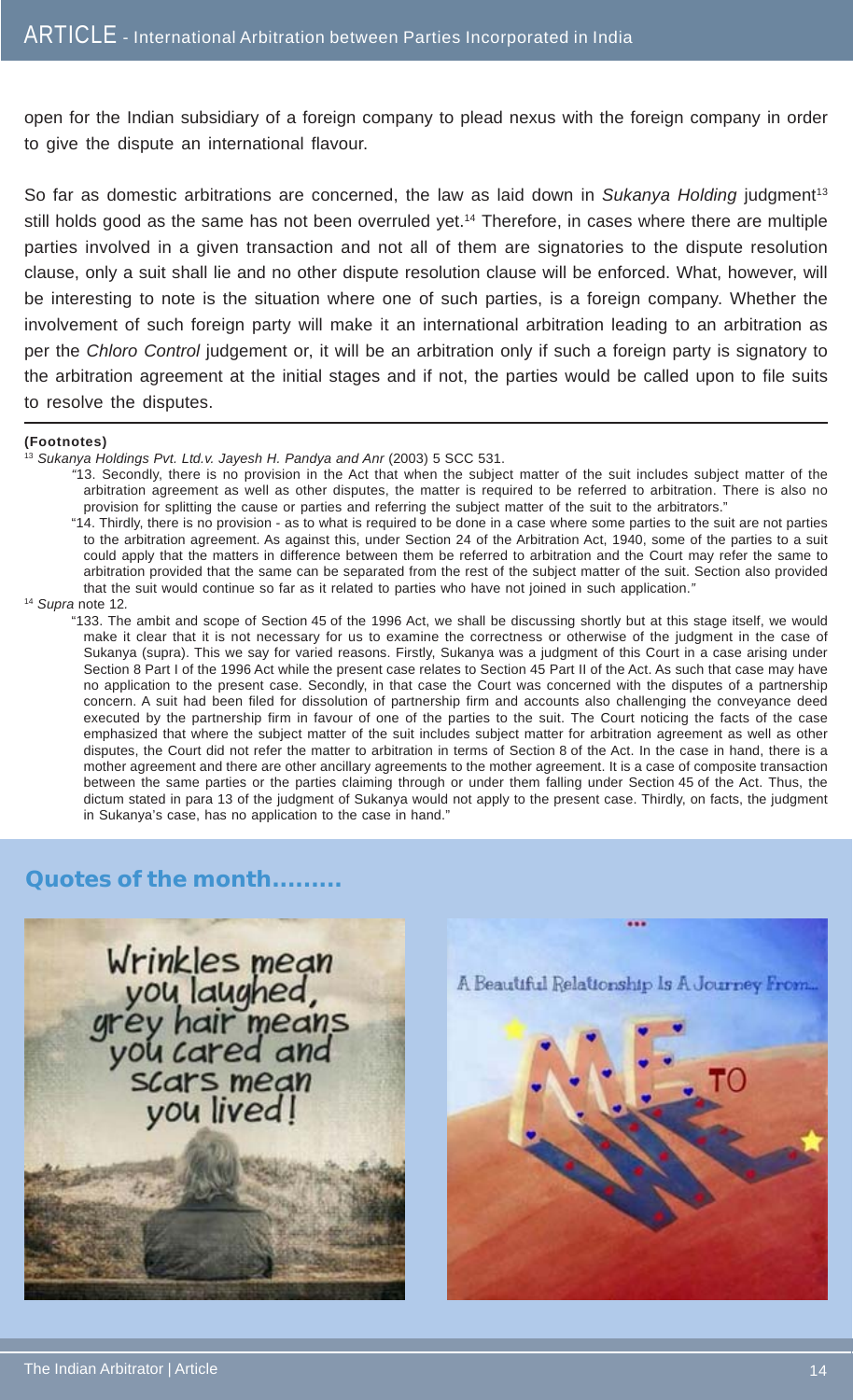The answer to the last question, though briefly discussed in the *TDM* case which authoritatively declares that *"When both the companies are incorporated in India, and have been domiciled in India, the arbitration agreement entered into by and between them would not be an international commercial arbitration agreement",* the scope and range of the judgement is yet to be conclusively determined. With respect to 'control and management' the Court in *TDM* referred the definition given by Patanjali Sastri J. in Subbayya Chettiar v. IT Commissioner<sup>15</sup> as:

*"'Control and management' signifies, in the present context, the controlling and directive power, `the head and brain' as it is sometimes called, and `situated' implies the functioning of such power at a particular place with some degree of permanence, while `wholly' would seem to recognize the possibility of the seat of such power being divided between two distinct and separated places."*

It is pertinent to note that while the matter in issue in the *TDM case* was the appointment of arbitrators under Section 11, in the instant matter it was for invalidating the arbitration clause itself under Section 9. The parties in TDM were incorporated in India but one of them had its Board of Directors in Malaysia and the Court prioritised 'incorporation' over 'central management and control' to determine the jurisdiction of Indian courts. In the instant case the issue was about invalidating the arbitration agreement itself, in which the Delhi High Court had rendered the decision not on the basis of incorporation but on the basis of management and contractual obligations of the original parties to the contract.<sup>16</sup>

#### **Conclusion**

A Pedantic stance on the circumstances discussed above and a new approach to deal with the same to remove such ambiguities and clarifying the law on the issues is expected from the legislators and the judiciary before India can truly be considered an arbitration friendly jurisdiction. The *amendments to the present law and changes thereafter can* inspire hope that a new and promising era has begun for arbitration in India. It will be interesting to track how the Indian Courts now manoeuvre to keep up the pro arbitration trend.

#### **(Footnotes)**

#### **STUDENT AUTHOR OF THE INDIAN ARBITRATOR 2015**

The Best Young Author certificate for the year 2015 goes to Mr. Sonal Srivastava and Ms. Purnima Srivastava, Law students of the National Law University, Odisha (NLUO), India for the article, "Public Policy – Creation of Legislature or Judiciary". IIAM Editorial Board congratulate both of them and wish them all the very best for their future.

<sup>15</sup> *Subbayya Chettiar v. IT Commissioner*, Madras [1951] 19 ITR 168 (SC).

<sup>16</sup> *Supra* note 9*.*

*<sup>&</sup>quot;13. Whenever in an interpretation clause, the word "means" is used the same must be given a restrictive meaning. International Commercial Arbitration" and "Domestic Arbitration" connote two different things. The 1996 Act excludes domestic arbitration from the purview of International Commercial Arbitration. The Company which is incorporated in a country other than India is excluded from the said definition. The same cannot be included again on the premise that its central management and control is exercised in any country other than India. Although Clause (iii) of Section 2(1)(f) of the 1996 Act talks of a company which would ordinarily include a company registered and incorporated under the Companies Act but the same also includes an association or a body of individuals which may also be a foreign company. Sub-section (6) of Section 2 of the 1996 Act leaves the parties free to determine certain issues. That freedom shall include the right of the parties to authorize any person including an institution, to determine the same. Thus, in a case of this nature, the court shall not interpret the words in such a manner which would be opposed to the intention of the parties."*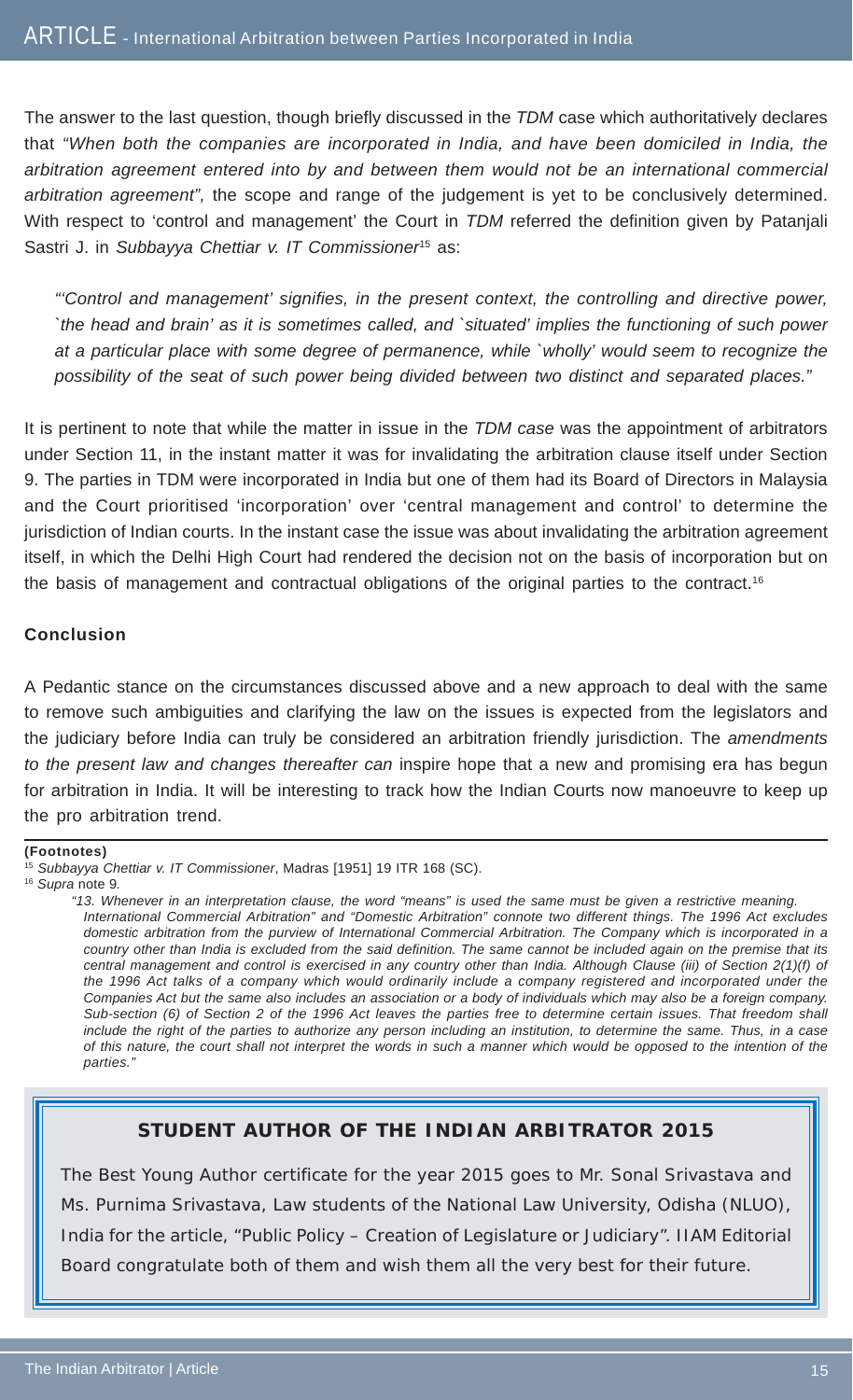# OUT OF THE BOX



#### **The kind of Love we all want!**

It was about 8:30 AM on a busy morning when an elderly gentleman in his 80s arrived in the hospital to have stitches removed from his thumb. He stated that he was in a hurry as he had an appointment at 9:00.

The nurse took his vital signs and had him to take a seat, knowing it would be over an hour before someone would to able to see him. She saw him looking at his watch and decided since she was not busy with another patient, she went on to evaluate his wound. After examining

him, she could see the wound was well healed, so she talked to one of the doctors, got the needed supplies to remove his stitches, and redressed his wound.

While taking care of his wound, they began to talk. The nurse asked if he had a doctor's appointment this morning as he was in such a hurry. He told her no, that he needed to go to the nursing home to eat breakfast with his wife.

She then inquired about her health. He told her that she had been there for a while and that she was a victim of Alzheimer's.

As they talked while dressing his wound, she asked if his wife would be worried if he was a bit late. He replied that she no longer knew who he was. He continued saying that she had not recognized him in five years now.

The nurse was surprised and questioned him, "And you are still going every morning, even though she doesn't know who you are?"

He smiled as he patted her hand and answered, "She doesn't know me, but I still know who SHE is."

True love is neither physical nor romantic. True love is an acceptance of all that is, has been, will be, and will not be.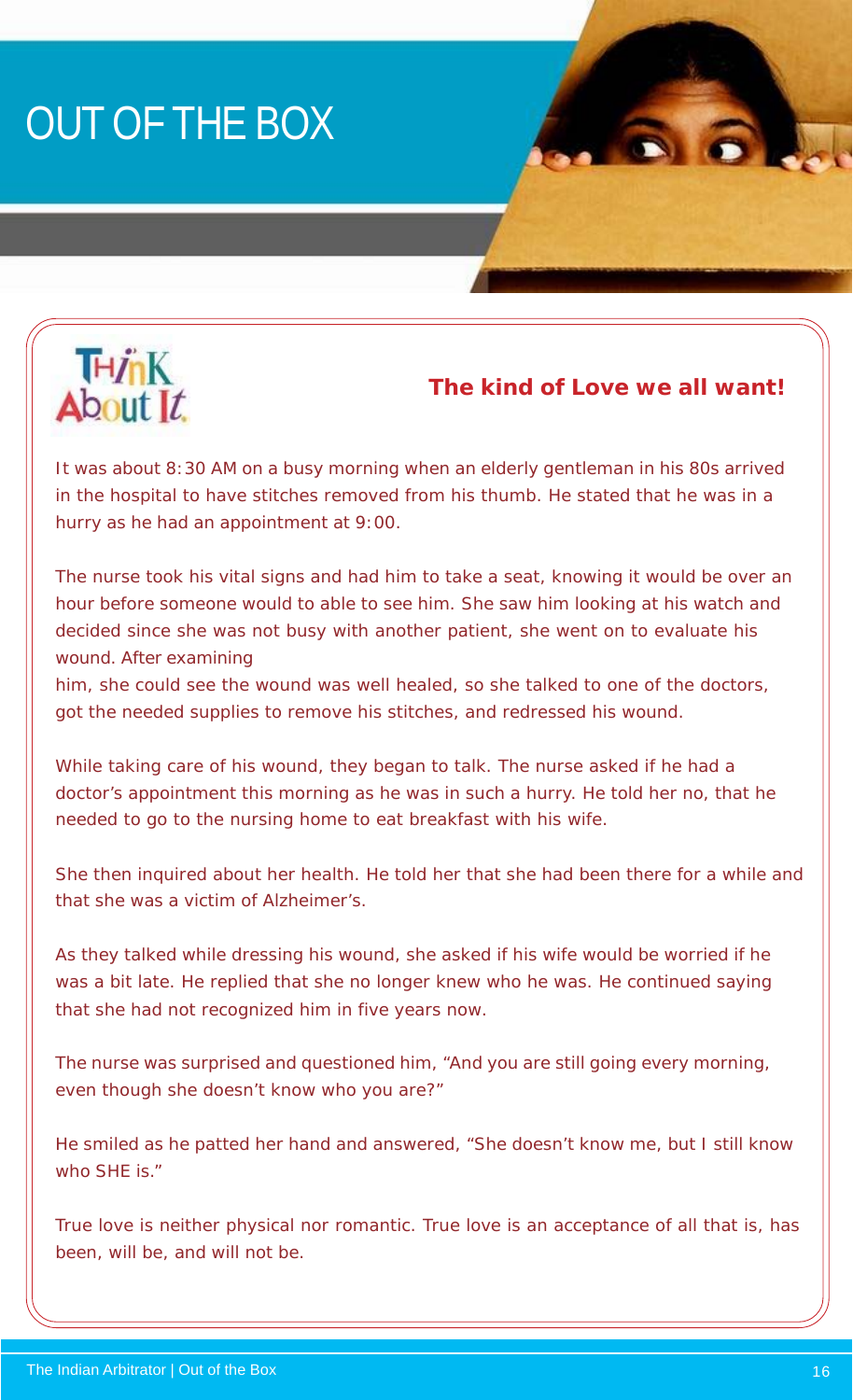### OUT OF THE BOX



A king wanted to present one gold toy of ten grams each, to every child in his kingdom. He employed 100 artisans. Per day each artisan produced ten toys and hands them over to the treasurer. After a month, the king knew that one of the artisans is cheating by swindling 1 gram of gold per toy. Next day he went to the treasury in the evening when the 100 artisans brought their manufactured toys. The king has a weighing machine and measuring stones. Using the machine *only once*, he was able to find the culprit. How?

[Answer at Page 6]



Two men went bear hunting.

While one stayed in the cabin, the other went out looking for a bear.

He soon found a huge bear, shot at it but only wounded it.

The enraged bear charged toward him, he dropped his rifle and started running for the cabin as fast as he could. He ran pretty fast but the bear was just a little faster and gained on him with every step.

Just as he reached the open cabin door, he tripped and fell flat. Too close behind to stop, the bear tripped over him and went rolling into the cabin.

The man jumped up, closed the cabin door and yelled to his friend inside, "You skin this one while I go and get another one!"

The rain drop from the sky, if it is caught in hands is pure enough for drinking. If it falls in gutter, it's value drops so much that it can't be used for washing the feet. If it falls on hot surface, it perishes. If it falls on lotus leaf, it shines like a pearl and Finally, if it falls on oyster, it becomes a pearl.

The drop is same, but it's existence & worth depends on with whom it associates!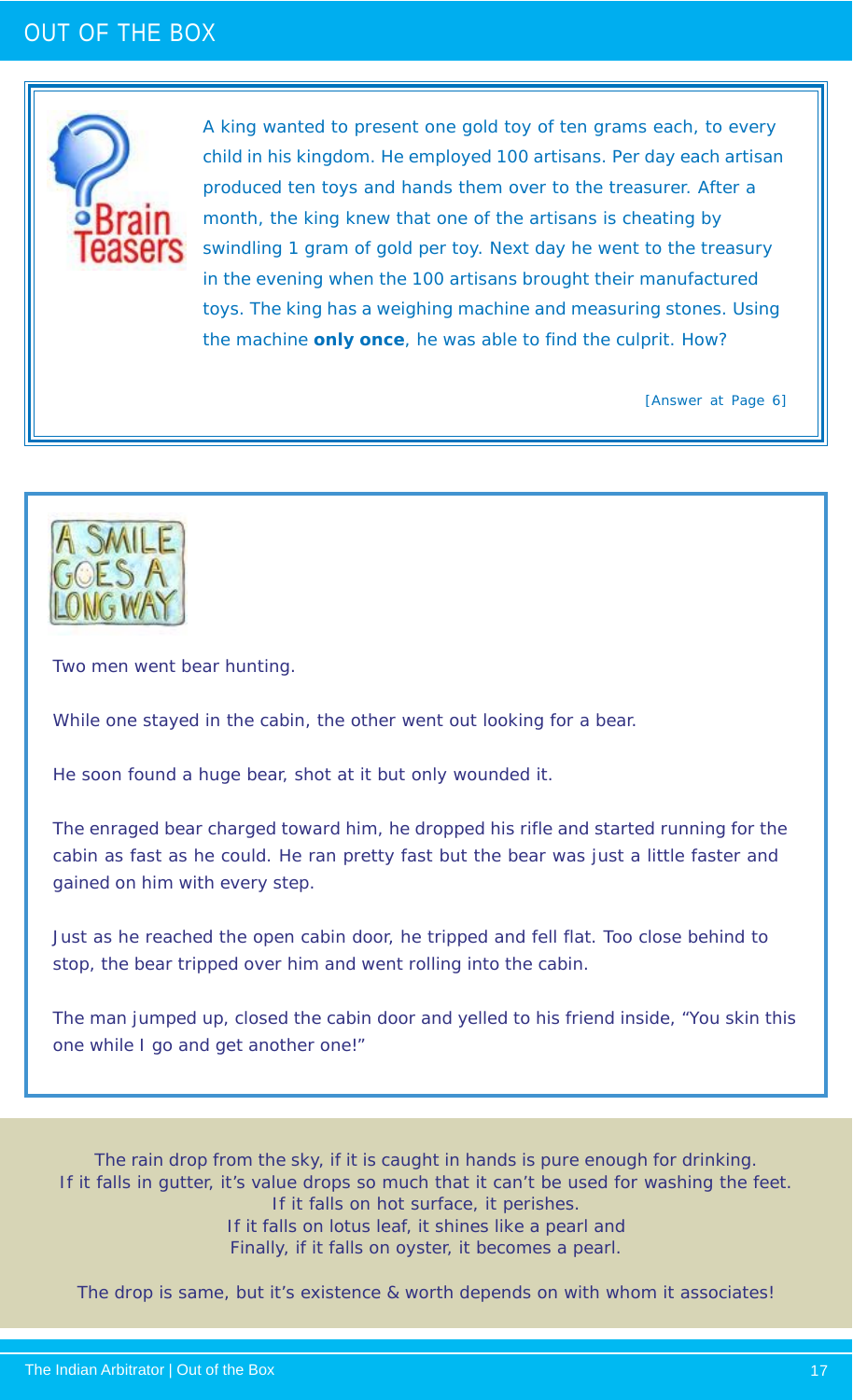# NEWS & EVENTS

## ALTERNATIVE DISPUTE RESOLUTION TO BECOME MORE EFFECTIVE IN INDIA

For improving the efficiency of arbitration, the Government of India has brought in two new legislations. The Arbitration and Conciliation (Amendment) Act, 2015 and the Commercial Courts, Commercial Division and Commercial Appellate Division of High Courts Act, 2015. The Acts received the assent of the President of India on the 31<sup>st</sup> December, 2015. Both the Acts are deemed to have come into force on the 23rd October, 2015.

Apart from introducing many changes like giving more powers to the Arbitral Tribunal for interim measures, the highlight of the amended Arbitration Act is fixing time frame for arbitration and fee of arbitrators. The Act also brought in guidelines for independence and neutrality for arbitrators. The changes made in the Arbitration Act for speed and efficiency is further boosted by the Commercial Courts Act, which brings in Commercial Courts to deal with arbitration cases in Courts, making faster disposal of arbitration cases.

See the amended Arbitration & Conciliation Act at www.arbitrationindia.com/pdf/acact.pdf

### THE GLOBAL POUND CONFERENCE SERIES

The Global Pound Conference (GPC) is the place for you to meet like-minded and passionate individuals and stakeholders to discuss the future of dispute resolution and access to justice.

Launching in Singapore in March 2016 and ending in London in 2017, the GPC series will convene all stakeholders in the field of dispute resolution around the world to expound upon key challenges in Appropriate Dispute Resolution (ADR) of interest and relevance to all. Whether you are a dispute resolution user, mediator, lawyer, judge, arbitrator, academic or student, you will not want to miss this golden opportunity!

The exciting 2-day inaugural GPC Singapore 2016 held at the Supreme Court of Singapore from 17 to 18 March 2016 will provoke debate on existing tools and techniques, stimulate new ideas and generate actionable data on the needs of corporate and individual dispute resolution users, both locally and globally. For details about GPC Singapore, visit http://singapore2016.globalpoundconference.org/

The GPC India is scheduled in January 2017. Watch this space for updated information.